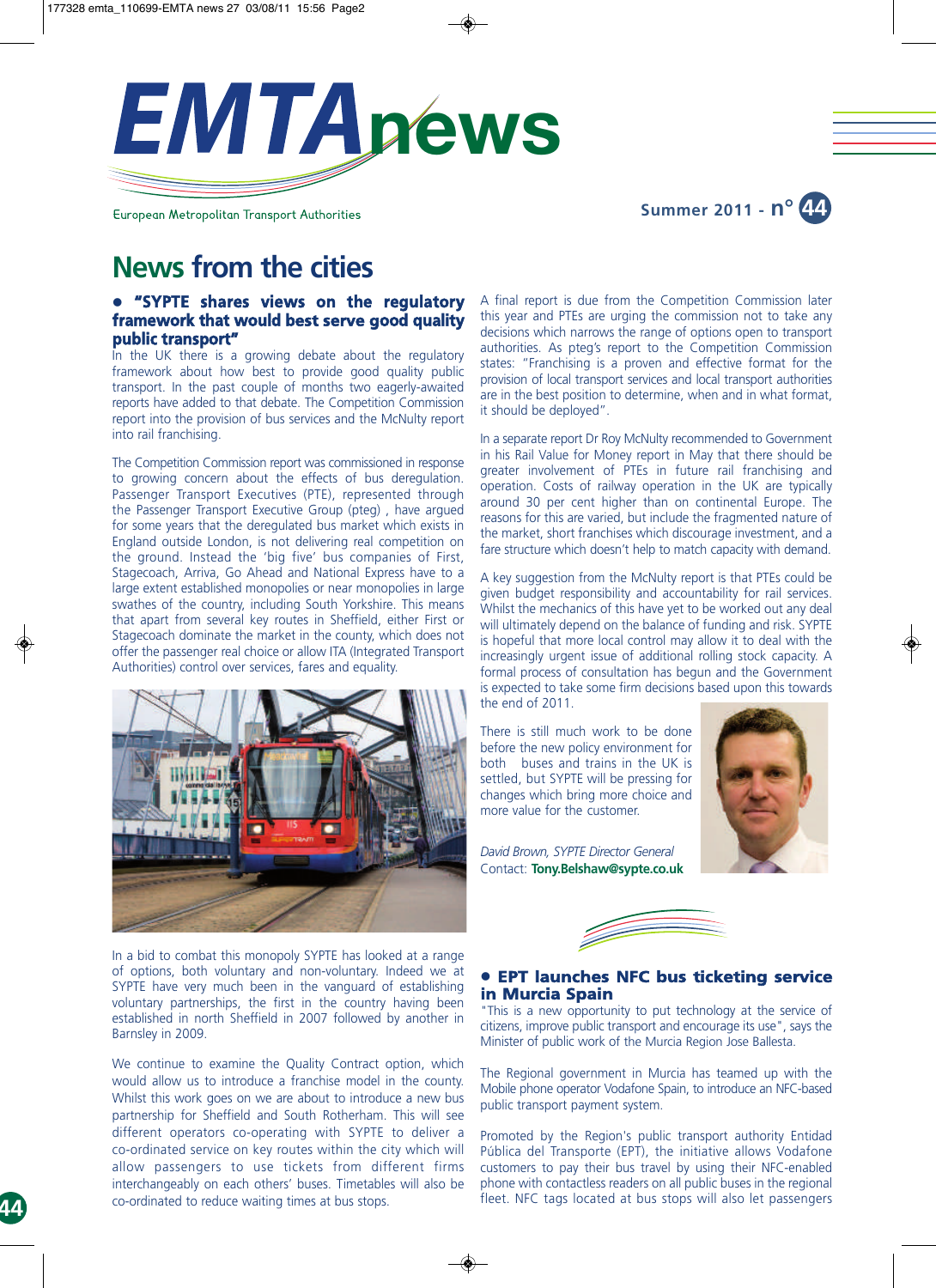access up-to-date travel information including when the next bus is due.

José Ballesta, Minister of public works and planning in the southern Spanish Region, said the system would allow "timesaving and better flow of passengers on city and intercity buses, thereby improving service quality for users".



*Minister José Ballesta, Head of cabinet and Director of EPT Jose Guillen and Vodafone CEO Julian Oncina*

In the future, the project may be expanded to include access to sport, cultural and leisure facilities, to the region's libraries and to bike rental services, Ballesta added and concluded:

"This is a new opportunity to put technology at the service of citizens, to improve public transport and to encourage its use and ultimately, to continue investing in innovation and development of new software protocols to facilitate the thousands of Murcia residents who make daily use of the regional bus network".

For more: **www.eptrm.es** Contact: **miguel.saez@eptrm.es**



#### l **ZTM a European actor of importance**

On July 1, Poland took hold of the Presidency of the Council of the European Union. The Presidency, which lasts six months, is a tremendous challenge and, at the same time, a splendid opportunity to promote both Poland and the city of Warsaw. The Public Transport Authority ZTM, based on the cooperation agreement with the Ministry of Foreign Affairs, has been admitted to the elite "Friends of the Presidency Club".

#### ZTM associates with the event

A special Warsaw City Pass for passengers of the public transport services has been issued by ZTM after organizing a contest for students to design a unique Pass that associates with the city and with Poland's membership in the European Union EU. Also a special issue of the iZTM monthly has been developed devoted to Poland's Presidency of the EU.

#### A valued and appreciated partner in Europe

ZTM's cooperation with European public transport operators through EU financed projects is beneficial not only to ZTM or Poland, but also to the whole transport sector, it works both ways. The transfer of knowledge from ZTM development and

achievements to other transport authorities is also remarkable, Halina Rakowska, the coordinator of EU projects at ZTM says "We are among the leaders" (left on the photo).

As an example, the CAPRICE project to which ZTM participated, just came to an end. On June 15 in Warsaw, ZTM organized a local seminar to sum up the participation of the public transport operators of the cities involved in the CAPRICE project. Hans-Werner Franz, CEO of the Berlin-Brandenburg Transport Authority (VBB) and President of EMTA (second from right on the photo) was a key speaker at the seminar.





Remarkable good practices and implemented measures from Berlin-Brandenburg, Paris-Ile de France, Vilnius and Bucharest aiming at facilitating the development and efficient organization of transport services were debated as source of inspiration. Among such practices were negotiating long-term contracts and organising tenders for transport services, as well as integrating ticketing systems in metropolitan regions. Moreover, solutions implemented by the CAPRICE project were presented. The first one was an Internet-based public transport routing system introduced as a pilot project in Warsaw as a result of a cooperation between ZTM and VBB. The second was the draft of a long-term contract for transport services that Bucharest Town Hall is about to sign with a local carrier. As a matter of fact, ZTM experts brought considerable input in the preparation of this document as it is largely based on agreements signed with Warsaw's local carriers.

One major product of the CAPRICE project, the "Good Practice Guide – a collection of experience and a guide for decisionmakers" describes tested solutions, common strategies and policy recommendations to be applied on regional, national and Community level. Recommendations listed refer to the areas of knowledge and experience shared by the project participants: strengthening the management of public transport integrated systems, sustainable financing of public transport, contracting and tendering of public transport services, environmentally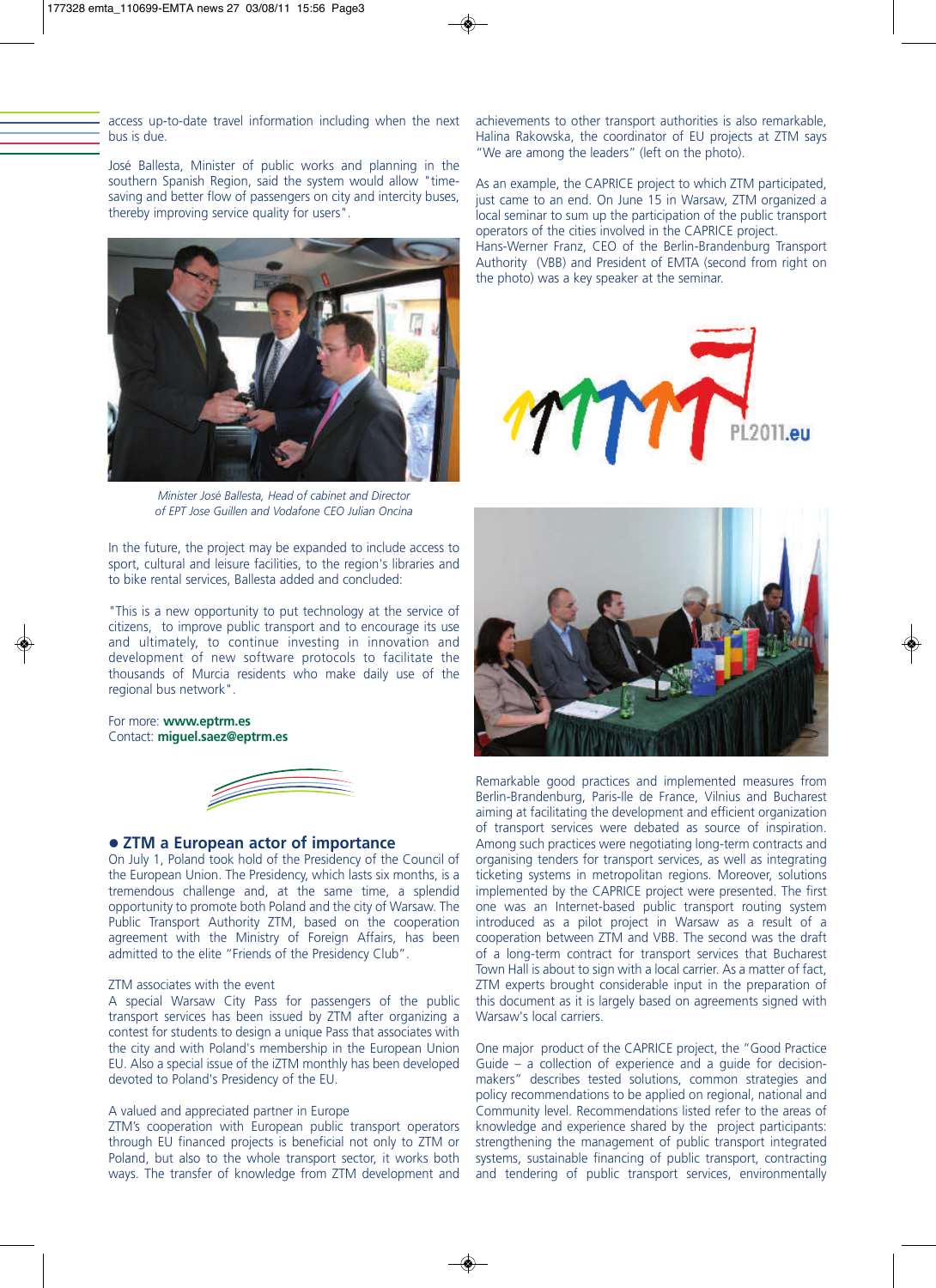friendly projects, mobility plans and traffic management, integrated passenger information, integrated tickets for metropolitan regions and public transport accessibility for passengers with reduced mobility. The "Good Practices Guide" will be available for project participants, as well as for other cities.

It is worth noting also that the project implemented by ZTM in cooperation with BVG operator in Berlin "New quality of services – young personnel as a vehicle for change in the public transport system" has been nominated to the group of 31 best projects in Europe, implemented in the period 1995-2010 under the Leonardo da Vinci Programme of the European Commission DG-Education and culture, within the framework of the "Training for mobility publication". ZTM's was the only Polish project shortlisted among thousands, "the greater the honour" stresses Halina Rakowska.

For more: **www.ztm.waw.pl** and **www.caprice-project.ifo**



#### l **Amsterdam urban transport facing severe cutbacks**

The public transport systems in the 3 largest metropolitan areas in The Netherlands are facing severe budget cuts starting 2013. As part of a national government program of public expenditure cuts of around €18 million, the Dutch government has imposed a €120 million cut on the budget available to Amsterdam, Rotterdam and The Hague for transport and maintenance of transport infrastructure.

In the case of Amsterdam this could lead up to a decrease of services of up to 40%.

Stadsregio Amsterdam has calculated that some tram routes and many bus routes will have to be curtailed or even cancelled. This could result in a reduction of the tram and bus networks to mainly trunk routes.

According to consultants assigned by the Minister the maximum that can responsibly be economized by a higher efficiency of the transport operations is about €8 million per year.

That does not even come close to the imposed cutbacks that The Hague assumes as feasible, provided the Amsterdam PT (Public Transport) concession for bus tram and metro is tendered out.

For 2015-2018 the annual cuts in Amsterdam PT will have to result in some €70 million to be achieved on a level of expense of €122 million for running cost, €94 million for infrastructure (maintenance) and €19 million for social safety.

The minister has alleviated this cut somewhat by compensation of €23 million for the 3 cities, €10 million of which is intended for Amsterdam.

Even with these reductions the government budget cuts of  $\in 70$ million for Amsterdam alone seems unachievable. Survey carried out by Stadsregio has indicated that this could entail the cancelling of 3 of the 16 tramlines and 25 of the 44 bus services and the curtailing of 4 city bus routes, in order to reach a saving of €33 million by the end of 2015. A raise of fares of 15 percent could yield some €15 million additional budget, even though a fare raise would demand the cooperation of 16 different regional authorities across the country.

Stadsregio considers the imposed cut backs as unrealistic and a major intervention in urban PT that will have adverse impacts on accessibility, quality of life and on economic recovery. The Executive Board believes last year's directly award of the urban transport concession to GVB should be respected until 2018. In that contract running costs have

been reassessed based on market conformity, yielding to a €28 million less expenditure.

The overall cutback of  $\in$ 120 million for the 3 greater cities is linked to the general obligation to tender, becoming effective by January 2013. The obligation adds on an overall cutback on transport budgets of 5 percent nationwide and the abolition of annual price compensation.



If services become less frequent, fewer passengers will expect to travel with PT. Users in the city and people coming from outside to city centre depending on bus tram or metro to reach their destination will have to seek alternative modes of travel (cycling, car).

Initially weaker bus routes will be curtailed or cancelled, sometimes routes will suffer from lower headway or fewer stops. Fare box revenues are likely to drop and provide for a decrease in cost coverage. To which extent service levels are actually expected to be lowered becomes clear by December 2011.

For more: **regiohuis@stadsregioamsterdam.nl**



## l **A success story coming to an end:**

CAPRICE (for Capital regions integrating collective transport for increased energy efficiency) aimed at promoting integrated public transport systems with a view to improve energy usage. It brought together five transport authorities from Western and Eastern parts of Europe and relied mainly on close exchange of experience and transfer of knowledge. The successful project came to an end with a final conference held in Paris on  $17<sup>th</sup>$ March 2011. Hereby are the highlights of this conference.

The final conference was enlightened by high level speakers delivering key messages on The European Union (EU) transport policy and the role of transport authorities.

"Public policymaking must embrace the environmental concerns of the free flow of goods and services within the European Union and must also take account of transport network interlinks across Europe" said Jean-Vincent Placé Vice President of Ile de France Regional Council and Vice President of STIF (the transport authority) while the President of EMTA and CEO of VBB Berlin-Brandenburg Hans-Werner Franz underlined the instrumental role of empowered transport authorities that have sufficient financing and specialised man power.